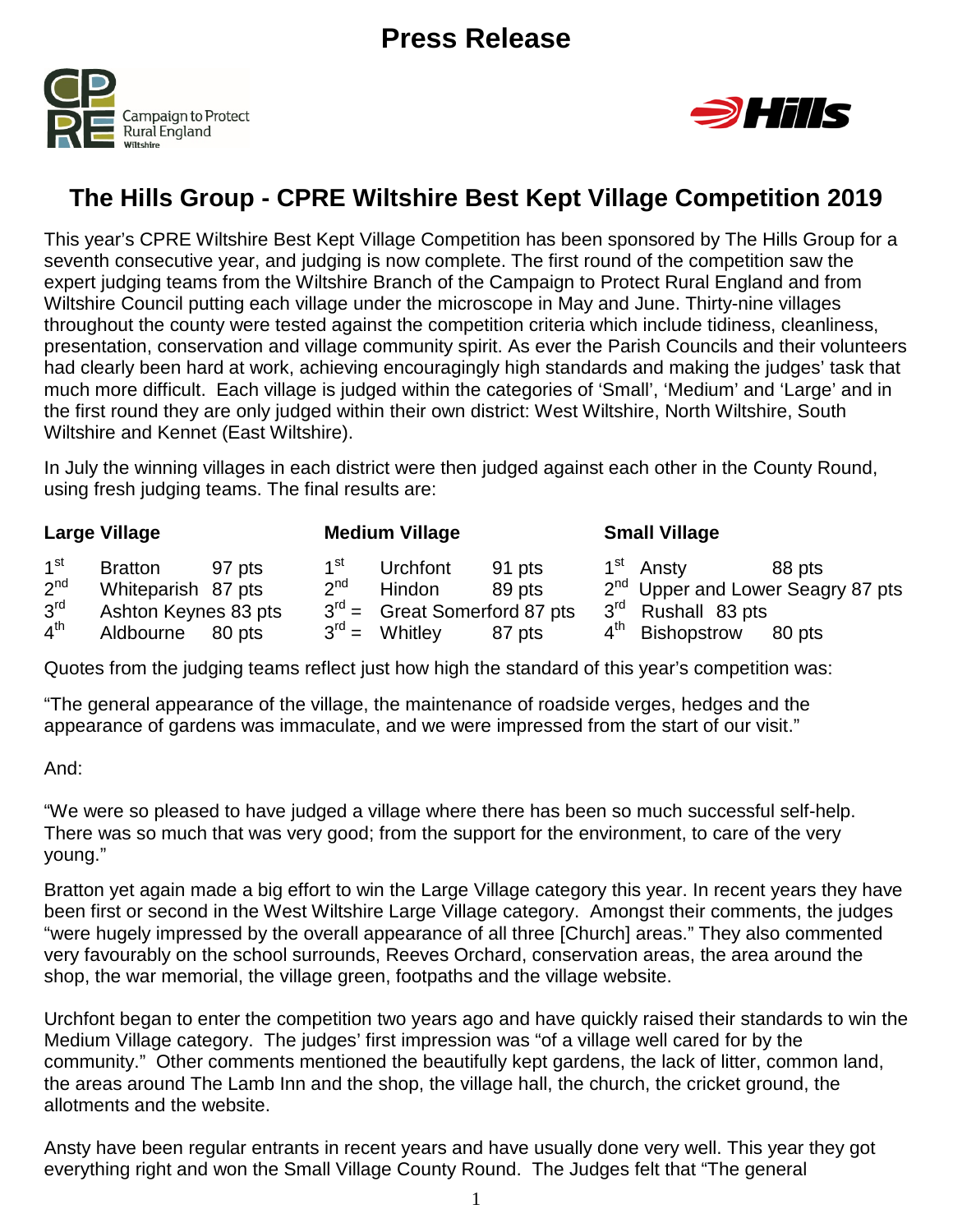appearance of the village, the maintenance of roadside verges, hedges and the appearance of gardens was immaculate, and we were impressed from the start of our visit". Other areas that were particularly notable included the Commandery and pond, the churchyard, the website, community spirit, the two business areas, and the farm shop".

Each winning village will be presented with, and keep for a year, an eight foot standard with mounted shield, usually emplaced on their village green. Award ceremonies will be held sequentially at the three winning villages on Sunday 15<sup>th</sup> September when CPRE Wiltshire's President, the Lord-Lieutenant for Wiltshire, Mrs Sarah Troughton, will pull away the Union Flag surmounting the shield; commemorative plaques will be presented by both Mr Michael Hill, chief executive of The Hills Group, and by a senior member of Wiltshire Council. Cash prizes and framed certificates will be awarded to each winning village and to 2<sup>nd</sup> and 3<sup>rd</sup> placed villages and to the Best Newcomer and Merit Award winners. Cash prizes will also be awarded to  $4<sup>th</sup>$  placed villages. All villages who won in the First Round will also receive an framed certificate.

### **Laurence Kitching Award - Sponsored by Princeton Homes**

The winning six villages from 2018 and 2017 were, as dictated by our rules, not allowed to compete in the main competition but were invited to enter the Laurence Kitching Award*,* sponsored by Princeton Homes and often called the 'Winner of Winners' competition**.** The results were:

 $1<sup>st</sup>$  Charlton (near Malmesbury)  $2<sup>nd</sup>$  Mildenhall  $3<sup>rd</sup>$  = Biddestone and Hullavington

The judges' overall impression of Charlton was of "a delightful village and we were so impressed with it that it was hard to find much to criticise". They added: "Altogether an excellent well managed community that has clearly taken trouble and pride in making the village a beautiful and vibrant place". Some of the areas particularly mentioned included: the village hall, the cricket and football field, the children's playground, the pub, notice boards, and the lack of litter.

The award (a cash prize and a plaque) will be presented to Charlton during the Presentation Day on 15<sup>th</sup> September.

## **Newcomers Award – Sponsored by Haine and Smith Opticians**

For the fifth year running an award has been made available to encourage villages which have not entered the Best Kept Village Competition for the previous five years to give it a go. It comes with a £150 cash prize and a certificate. CPRE Wiltshire hopes it will encourage even more villages to enter in 2020. This year three such villages qualified to enter.

The results were:

1<sup>st</sup> Froxfield 2<sup>nd</sup> Tilshead 3<sup>rd</sup> Dilton Marsh

The judges felt that Froxfield "has a pleasing appearance and shows considerable evidence of efforts being made to maintain the quality of the local environment".

### **Merit Prize for Consistent Effort**

A prize, awarded for the fifth time this year, is awarded to the village that has been most consistently successful in the past four years but has not won the Laurence Kitching Award this year, nor the Merit Prize in 2018. In 2019 this has been won by Bratton, who have been  $1<sup>st</sup>$  in the West Wiltshire Large Village competition in all but one of the past four years.